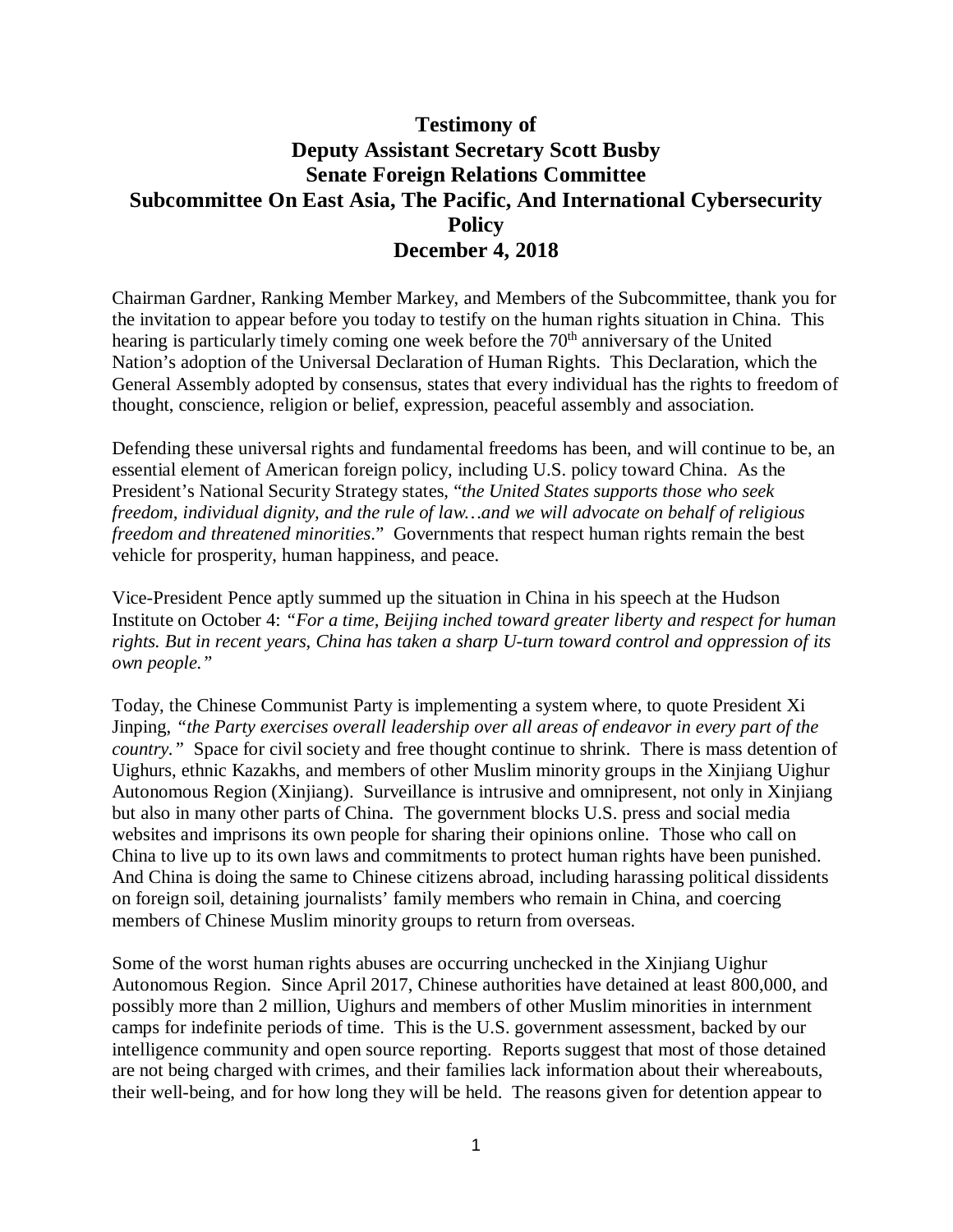vary widely; in some cases, police have claimed they are detaining someone merely because they travelled abroad, or because they have family abroad. There appears to be no ability to contest such detention.

At first, China denied such camps existed. As numerous public reports emerged through the testimony of brave victims and intrepid researchers and journalists, the international community began to speak out about the mass internments. Chinese authorities have recently asserted that these internment camps are "vocational education centers" designed to help young, unemployed people in Xinjiang learn job skills and the Chinese language, glossing over the fact that renowned Uighur intellectuals and retired professionals are also detained there. Former detainees who have reached safety have spoken of relentless indoctrination and harsh conditions. They report mandatory classes where detainees are required to recite Communist slogans and sing songs praising the Chinese Communist Party. Failure to quickly learn these lessons leads to beatings and food deprivation. There are reports of the use of stress positions, cold cells, and sleep deprivation in the camps. We have also seen reports of other forms of torture or cruel, inhumane or degrading treatment, including sexual abuse. One common goal in reports from former detainees seems to be to forcing detainees to renounce Islam and embrace the Chinese Communist Party. For example, praying and using common Muslim greetings are forbidden in the camps. There are reports that authorities constantly surveil detainees to ensure that they do not pray, even in their own beds in the middle of the night. Detainees are reportedly forced to eat pork and drink alcohol. Some have reported being forcibly medicated with unknown substances.

Life in Xinjiang outside these internment camps is not much better. The Chinese government is engaged in an effort to monitor every aspect of life for Uighurs and members of other Muslim minority groups. Families have been forced to accept Communist officials into their homes for extended "home stays." Thousands of mosques have been shuttered or destroyed; some have even been converted into Communist propaganda centers. Those that are still open are often guarded and monitored, and entry is limited via checkpoints with electronic ID scanners. Neighborhoods also have entry and exit checkpoints manned by armed police. The pervasive surveillance in place across Xinjiang today has been frequently described as an "open-air prison."

Unfortunately, fleeing China is not enough to escape the long arm of the Chinese Communist Party. China has routinely pressured other countries to return Uighurs, ethnic Kazakhs, and members of other Muslim minority groups to China, many of whom are seeking asylum overseas. In 2015, Thailand returned nearly 100 Uighurs to China and roughly 50 remain in detention in Thailand today. In July 2017, Egyptian authorities deported two dozen Uighurs, who promptly disappeared upon arriving in China. According to civil society groups, most Uighurs involuntarily returned to China face arbitrary imprisonment, disappearance, torture, or summary execution. In some cases, most recently in Malaysia, foreign governments have resisted Chinese pressure – often at the urging of the United States and other like-minded countries – and refused to deport or return Uighur individuals to China, instead considering their asylum claims or allowing them to travel onwards to safe destinations.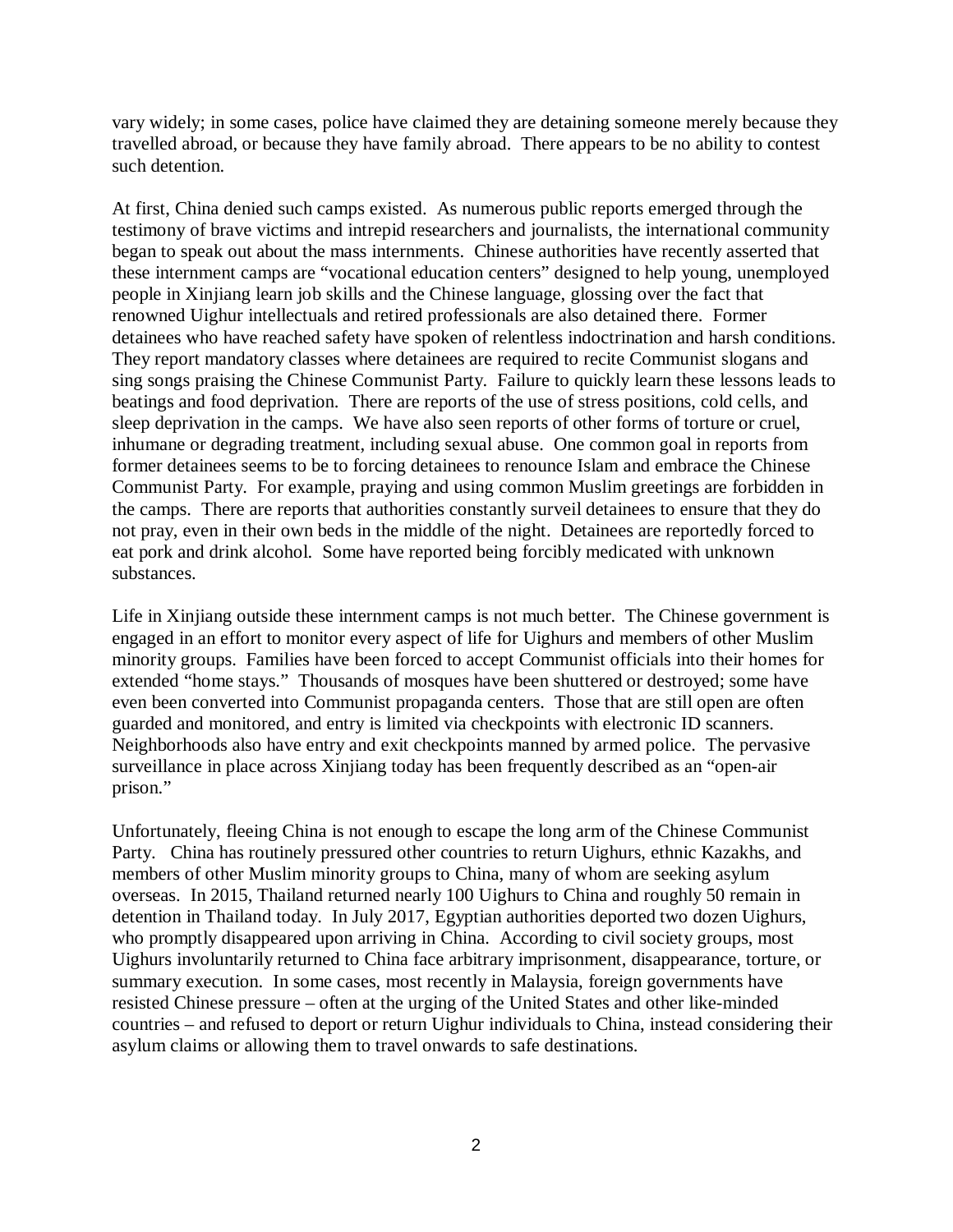Even when Uighurs, ethnic Kazakhs, and other members of Muslim minority groups reach safety, Chinese security services and their proxies continue to harass and intimidate them. In 2017, Uighurs worldwide reported being contacted by Chinese police and ordered to return home. Those who complied often disappeared; those who did not received calls from family members begging them to return, for fear of retribution. The government also threatens the family members of Uighurs abroad whose work the government opposes. For example, six Uighur journalists for Radio Free Asia (RFA) living in the United States have reported that family members have been disappeared or detained. Of those, five have said Chinese authorities raised their work at RFA with their families prior to the disappearances and detentions of family members. China has also exploited international law enforcement cooperation mechanisms, like INTERPOL, in attempts to persuade countries to arrest Uighur dissidents on politically motivated charges. For instance, Dolkun Isa, the president of the World Uyghur Congress, has been repeatedly detained and harassed around the world due to an INTERPOL Red Notice issued based on China's false accusation of terrorism. INTERPOL rescinded this Red Notice in February.

While the focus is often on Uighurs, who at 45% of the population of Xinjiang are the largest of the Muslim minority groups targeted by China's repressive campaign, it is not limited to them. . Several ethnic Kazakh Chinese nationals have given public interviews about their own experiences in camps. We also have reports from family members in the United States that ethnic Uzbeks have also been detained by Chinese authorities.

China's repression of minority groups does not end in Xinjiang. China's repressive policies toward minority Muslim groups have spread hundreds of miles away to Hui Muslim communities with plans to shut down mosques in the Ningxia Hui Autonomous Region. Tibetans also face continued repression and pervasive surveillance; the Tibetan Autonomous Region (TAR) was the testing ground for many of the techniques now used in Xinjiang, especially the pervasive surveillance based on ethnicity. Outside the TAR, the Chinese government maintains harsh controls on Tibetans and religious and educational centers focused on the study of Tibetan Buddhism. For example, within the past few years, authorities have reduced the number of people living in the monastic communities of Larung Gar and Yachen Gar by forcibly evicting thousands of monks, nuns, and laypersons and destroying thousands of their homes. According to RFA, authorities forced many monks and nuns evicted from Larung Gar to attend patriotic re-education classes for up to six months, with eerie parallels to the repressive practices on Muslims in Xinjiang.

Chinese authorities also continue to restrict the freedom of religion of Christian communities in China. Unregistered Protestant "house churches" like the Zion Church in Beijing and the Early Rain Covenant Church in Chengdu continue to be shut down throughout the country; in one notable case in January, authorities used dynamite to demolish a house church in Shanxi province. Even officially registered churches are under increased government scrutiny, with the government requiring the removal of crosses and, in some cases, the hanging pictures of Xi Jinping and Mao Zedong inside the church and the installation of surveillance equipment. We have received reports of officials destroying or limiting the access to religious materials, like the allegations that Chinese authorities have burned both Bibles and Qurans. In September, the Holy See and China signed a two-year provisional agreement on the selection of bishops in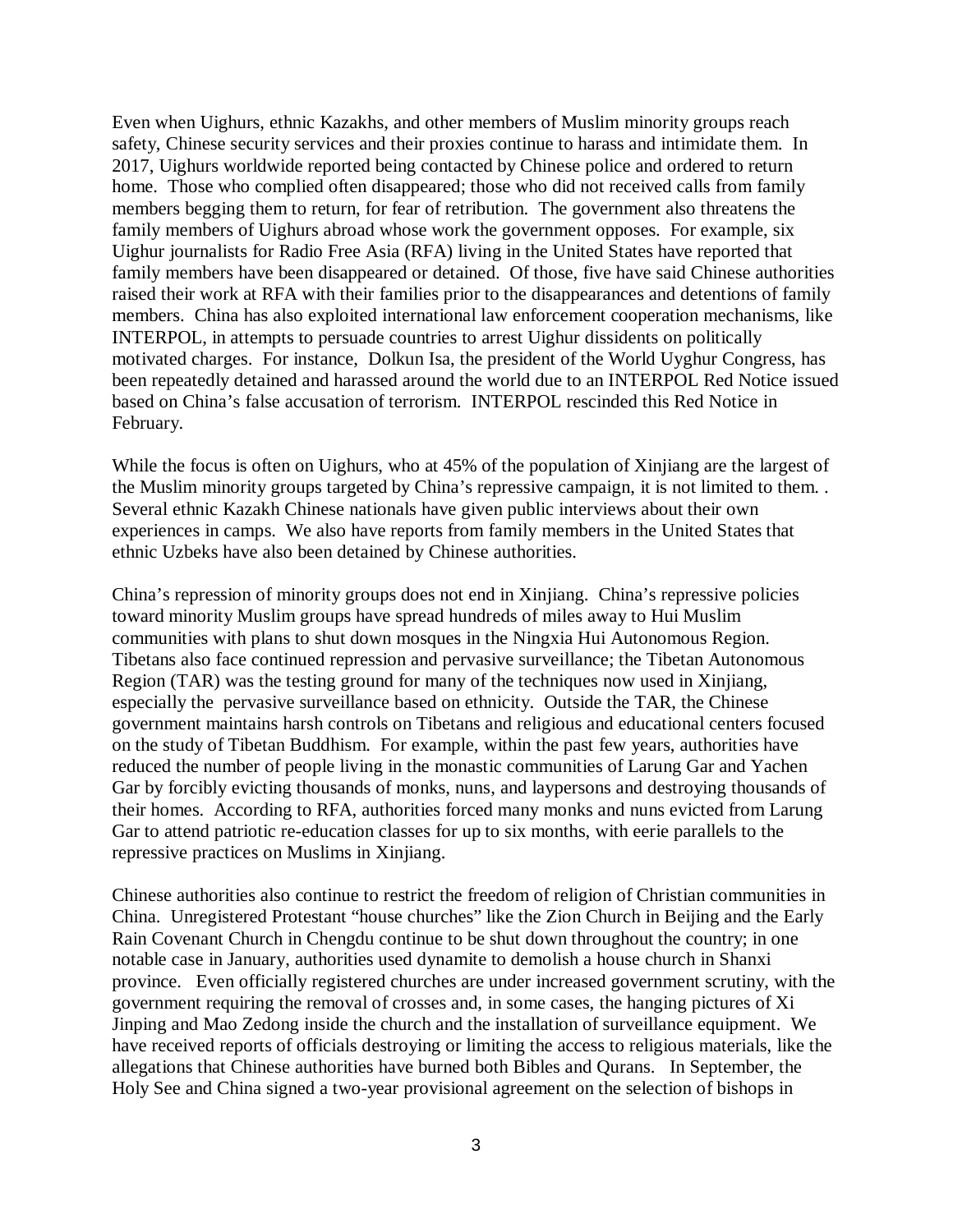China. The agreement has not been made public, however reports suggest the Vatican committed to filling vacant bishop positions from a slate of candidates selected by the Chinese government-run Chinese Catholic Patriotic Association (CCPA). Such procedures raise concerns regarding the freedom of religion. Falun Gong members and members of the Church of Almighty God also reportedly continue to face detention, forced labor, and torture on account of their religious beliefs.

China's repression is not limited, though, to members of religious groups or ethnic minorities. The Chinese government continues to abuse lawyers, human rights defenders, and other activists. Despite the restrictions China puts on information gathering, the Congressional-Executive Commission on China maintains a database with detailed information on more than 1,400 current Chinese political prisoners. I would like to highlight a few of the most egregious cases. Authorities have held Wang Quanzhang incommunicado for over three years because of his work defending in court those whose human rights were abused. In April, his wife, Li Wenzu, attempted to walk the 100 kilometers from their home to Beijing to the Tianjin detention facility where Wang was rumored to be held. Chinese authorities forced her to turn around and placed her under house arrest instead. Her courage and dedication in the face of adversity is inspiring, and we highlighted Li Wenzu's story during our series on women human rights heroes in March.

Huang Qi, who founded the Tianwang Center for Missing Persons, later renamed the Tianwang Human Rights Center, is another priority case. His initial mission was to stop trafficking in persons, and he created a website to track missing persons thought to have been trafficked. Over time, the site began tracking all manner of human rights abuses. Since 1998, Huang has been in and out of prison, but has not given up his fight for human rights. In 2016, authorities arrested him again. Reports suggest he is suffering from a number of illnesses and is at risk of dying in prison. Despite this, the government reportedly has stopped providing him with necessary medical care. Moreover, officials have reportedly tortured him to extract a confession to "leaking state secrets overseas." Despite this, he has persevered and refused to confess.

Students, independent labor activists, and others advocating for fair and safe working conditions are also increasingly under threat. For example, in August, authorities in Guangdong, Beijing, and other parts of China detained approximately 50 workers and students from several universities who had been supporting workers that had been dismissed for trying to organize an independent trade union. This case is only the latest in a long-standing crackdown on independent labor organizers, which includes coordinated efforts by the Chinese government at all levels to disrupt labor rights advocacy. Workers' ability to freely associate and advocate for decent working conditions are both human rights and critical to ensuring a level playing field in global supply chains. The only unions allowed in China are affiliated with the All-China Federation of Trade Unions, or ACFTU, which is a Chinese Communist Party organ chaired by a member of the Politburo. This ban on independent unions contravenes workers' freedom of association.

We also have ongoing concerns about forced labor in China. Despite China officially ending its "re-education through labor" system, we continue to receive reports of detainees compelled to perform menial labor in "administrative detention facilities" and "drug rehabilitation centers" without appropriate compensation or judicial processes. And though information is limited,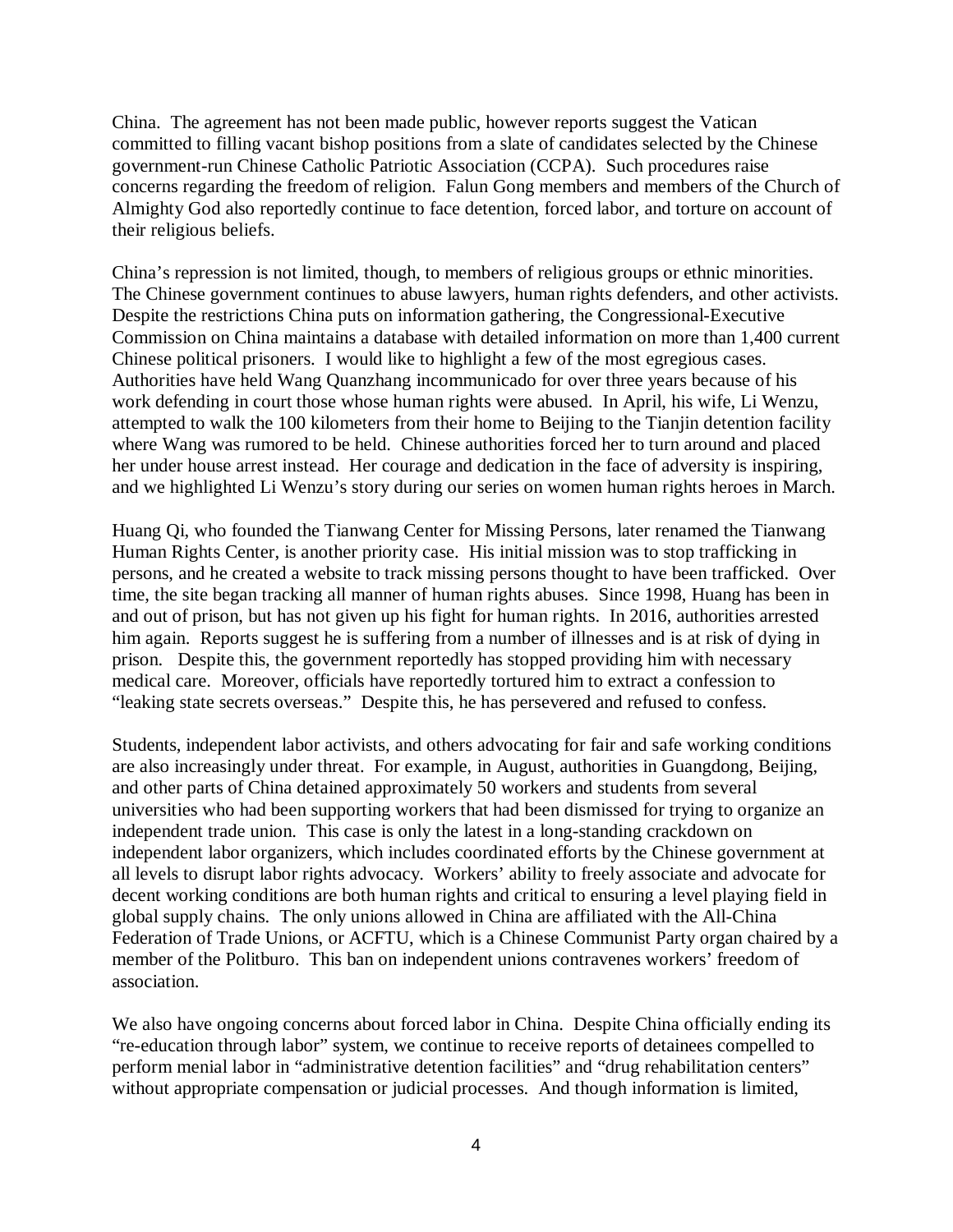we've also heard anecdotal reports about forced labor in Xinjiang's internment camps as well. Every year, the Department addresses forced labor around the world in our Trafficking in Persons report; China remains a Tier 3 country, the lowest ranking.

Any organizing or political mobilization in China to raise collective concerns or advocate for social change runs the risk of intimidation and harassment by Chinese authorities. Women's rights advocates are routinely evicted from their homes on the orders of police. LGBTI content is routinely removed from the Chinese internet. Prior to one event to celebrate "International Day Against Homophobia," students were warned to avoid the event as it was being organized by "an illegal organization that may collude with Western powers." In November 2017, Beijing authorities evicted tens of thousands of migrant workers without advance notice, despite the freezing weather. When locals organized to assist those evicted, authorities evicted them from their homes and offices as well.

And despite changing the infamous one-child policy to a two-child rule, coerced abortions and sterilization continue across China. *National Public Radio* recently published a story about Chinese authorities forcing an ethnic Kazakh woman to abort her baby, because she already had two children, by threatening to detain her brother in the internment camps in Xinjiang. After she had the abortion, officials detained him anyway.

Journalists also continue to have their rights abused. The Committee to Protect Journalists ranks China as the country with the second highest number of journalists jailed. The government controls most media outlets, dictating what stories journalists can cover and often the language they must or cannot use. Regulations passed in 2017 requires online content providers to obtain licenses from the government or be shut down, subjecting online content to censorship. China's restrictions are not limited to domestic media outlets. U.S. and international journalists in China face various undue restrictions and harassment, including limitations on visa issuances or renewals in retaliation for objectionable content.

China's weak adherence to the rule of law only exacerbates these issues. The new "liuzhi" detention system, which replaced the Party "shuanggui" system by formally combining Chinese State and Communist Party investigatory mechanisms, does not represent any improvement. Under the old system, Party members could be informally held and subjected to solitary confinement, beatings, sleep deprivation, and stress positions to force a confession. The new system, legally codified under the National Supervision Law, can target any public official, and those held are not entitled to appeals or to file suit against their captors. This is the rule by law, not the rule of law.

China's human rights abuses are being assisted by the government's increasing technological sophistication. For example, Chinese authorities have many capabilities to filter and block access to objectionable online content, known collectively as "the Great Fire Wall." These techniques include the ability to inspect data at a deep level in transit, to reset connections with sites sending data with blacklisted keywords, and to identify and block the use of encrypted protocols. China is also capable of attacking sites it dislikes and it employs various methods to interrupt or intercept online content. The online activities of Tibetans, Uighurs, and others are frequently subject to monitoring.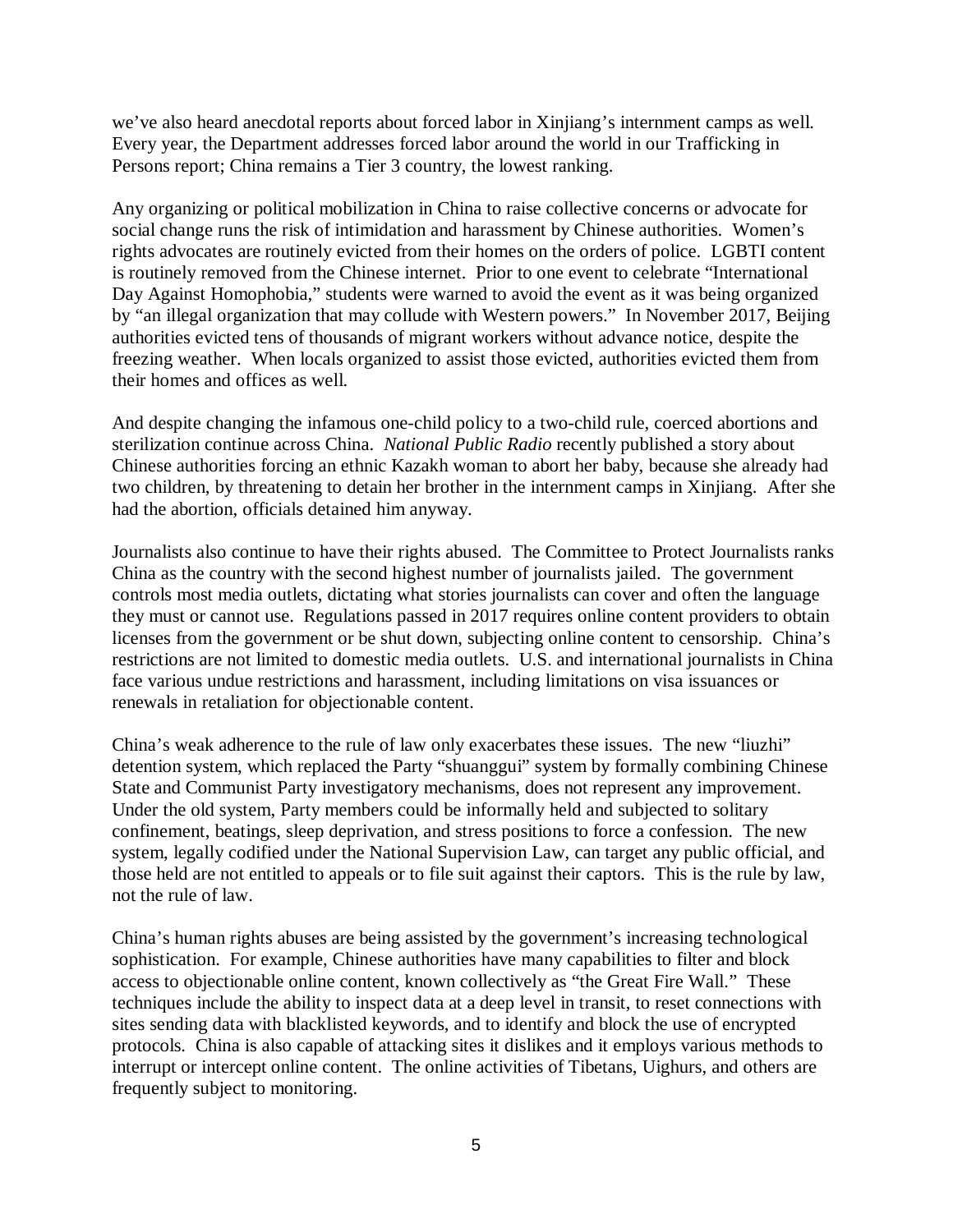China is also investing heavily in artificial intelligence and machine learning, especially in pattern recognition software. The security services seek to use facial and voice recognition to rapidly identify and track individuals in a crowd. To support these systems, the authorities have initiated the mass collection of biometric information including voice samples, pictures, fingerprints, and DNA.

In total, we see a concerted effort by the Chinese Communist Party to use both new advanced technologies and old-fashioned repression to intensify control or constraints on social interaction and civil liberties in China. One concerning example is the creation of a "social credit system" to provide real-world incentives to people for being "good citizens" and punish those who are not.

The United States continues to advocate for human rights in China. While my colleague, Acting Deputy Assistant Secretary of State Laura Stone, can speak better to the bilateral relationship, our bureau is implementing \$10 million of FY2018 Economic Support Funds for human rights in China. This funding will support programs that improve rights awareness, strengthen citizen participation in policy formation, promote transparency and accountability, increase the ability of rights-focused civil society groups to work together, promote internationally recognized labor rights, and engage on rights-focused issues of broad concern to the Chinese public. Our strategy is to support existing reform trends within Chinese society where they exist, seeking out reformers and activists who are already having success advocating for and protecting the rights of their fellow citizens, and giving them the tools and support they need to deepen and expand their impact.

The operating environment in China continues to be highly constrained due to the intensified Chinese government crackdown on civil society organizations, lawyers, and activists; increasing restrictions on and closures of organizations receiving foreign funding and partnering with foreign organizations; and heightened scrutiny of foreign NGOs and their staff. The Foreign NGO Management Law that went into effect on January 1, 2017 also has cast a shadow over the operating environment by subjecting international NGOs to greater scrutiny, leading many international funders to suspend their China programs. In the face of these difficulties, Chinese activists, lawyers, and civil society continue to request U.S. government support for their work, and DRL programs make progress within their areas of focus as implementers work creatively and courageously faced with these Chinese government restrictions.

We are also using multilateral fora to encourage China to improve its human rights situation. Prior to China's Universal Periodic Review in November, for example, we submitted advance questions to push China to answer for its human rights abuses on a range of topics, including Xinjiang, Tibet, religious freedom, and the rule of law. During our intervention at the review, we specifically stated our concern about the situation for Muslim minority groups in China and called on China to abolish arbitrary detention, including within the internment camps in Xinjiang; cease the harassment, detention, and abduction of human rights defenders; amend the definition of subversion to remove all exercise of an individual's human rights and fundamental freedoms from its scope; and cease interference in the selection and education of religious leaders, such as Tibetan Buddhist lamas.